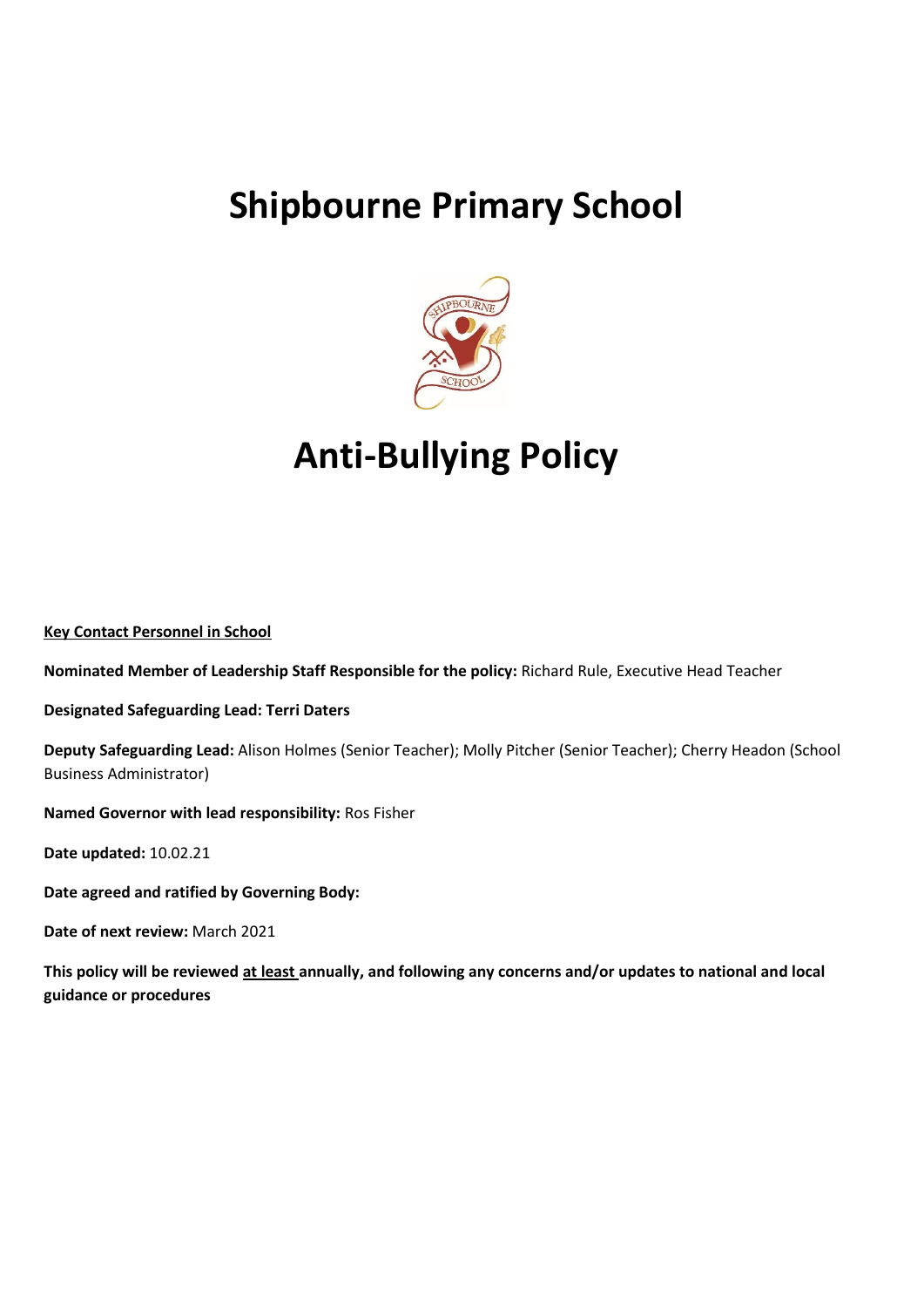# **Shipbourne Primary School Anti-Bullying Policy**

This policy is based on DfE guidance "[Preventing and Tackling Bullying](about:blank)" July 2017 and supporting documents. It also takes into account the DfE statutory guidance "[Keeping Children Safe in Education](https://www.gov.uk/government/publications/keeping-children-safe-in-education--2)". The school has read Childnet's "[Cyberbullying: Understand, Prevent and Respond: Guidance for Schools](about:blank)".

# **1) Policy objectives:**

- This policy outlines what Shipbourne Primary School will do to prevent and tackle all forms of bullying.
- The policy has been adopted with the involvement of the whole school community.
- Shipbourne Primary School is committed to developing an anti-bullying culture where the bullying of adults, children or young people is not tolerated in any form.

# **2) Links with other school policies and practices**

This policy links with a number of other school policies, practices and action plans including:

- o Positive Behaviour policy
- o Visitor and parent Expectations policy
- o Complaints policy
- o Safeguarding policy
- o Confidentiality policy
- o Online safety and Acceptable use policies (AUP)
- o Curriculum policies, such as: PSHE, citizenship and computing
- o Mobile phone and social media policies

### **3) Links to legislation**

There are a number of pieces of legislation which set out measures and actions for schools in response to bullying, as well as criminal and civil law. These may include (but are not limited to):

- o The Education and Inspection Act 2006, 2011
- o The Equality Act 2010
- o The Children Act 1989
- o Protection from Harassment Act 1997
- o The Malicious Communications Act 1988
- o Public Order Act 1986

### **4) Responsibilities**

It is the responsibility of:

- o The Headteacher to communicate this policy to the school community, to ensure that disciplinary measures are applied fairly, consistently and reasonably, and that a member of the senior leadership team has been identified to take overall responsibility.
- o School Governors to take a lead role in monitoring and reviewing this policy.
- o All staff, including: governors, senior leadership, teaching and non-teaching staff, to support, uphold and implement this policy accordingly.
- o Parents/carers to support their children and work in partnership with the school.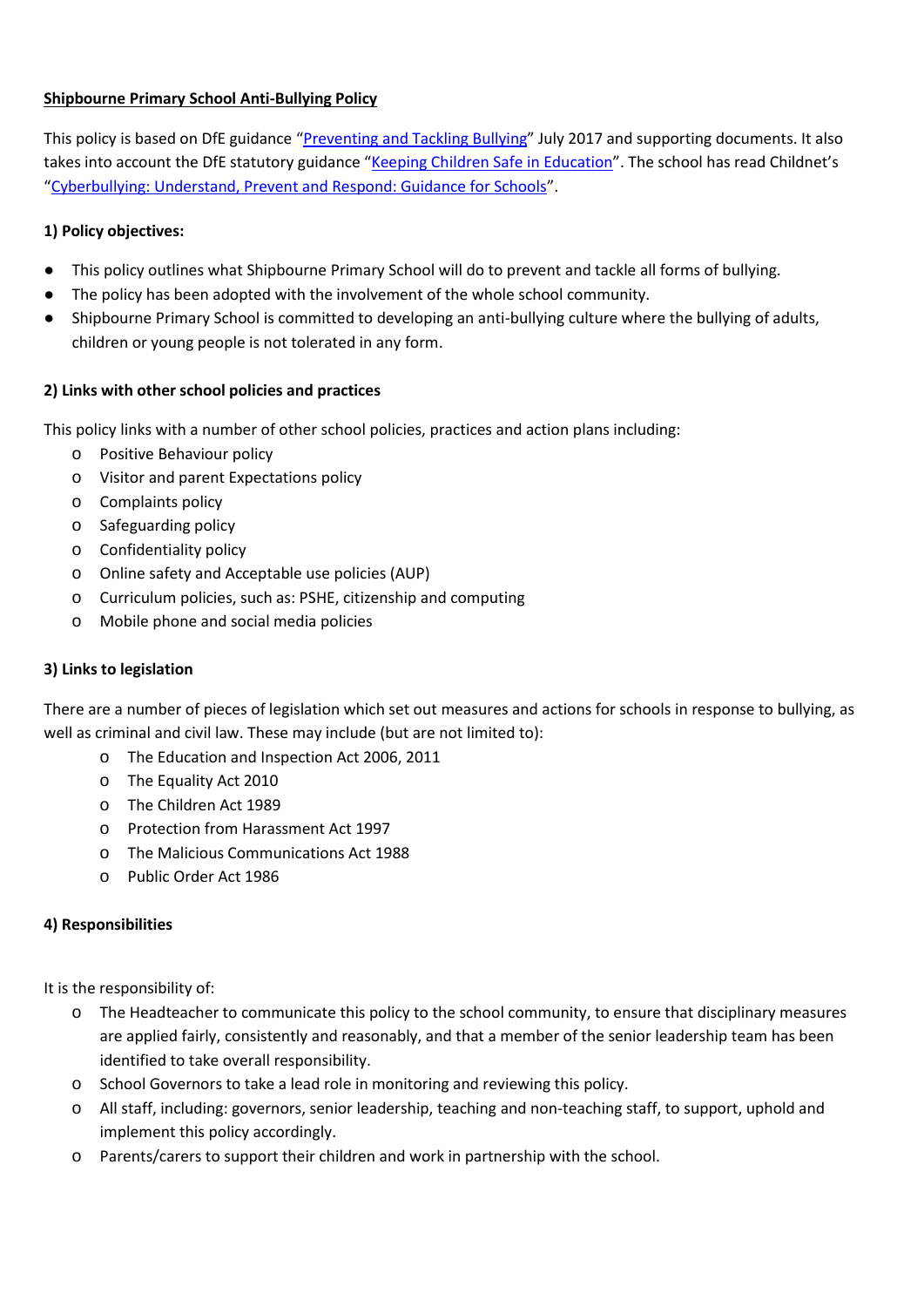o Pupils to abide by the policy.

## **5) Definition of bullying**

- Bullying is "behaviour by an individual or a group, repeated over time that intentionally hurts another individual either physically or emotionally". (DfE "Preventing and Tackling Bullying", July 2017)
- Bullying can include: name calling, taunting, mocking, making offensive comments; kicking; hitting; taking belongings; producing offensive graffiti; gossiping; excluding people from groups and spreading hurtful and untruthful rumours.
- This includes the same unacceptable behaviours expressed online, sometimes called online or cyberbullying. This can include: sending offensive, upsetting and inappropriate messages by phone, text, instant messenger, through gaming, websites, social media sites and apps, and sending offensive or degrading photos or videos.
- Bullying can be a form of peer on peer abuse and can be emotionally abusive; it can cause severe and adverse effects on children's emotional development.

# **6) Forms of bullying covered by this policy**

Bullying can happen to anyone. This policy covers all types of bullying including:

- o Bullying related to race, religion, nationality or culture
- o Bullying related to SEND (Special Educational Needs or Disability)
- o Bullying related to appearance or physical/mental health conditions
- o Bullying related to sexual orientation (homophobic bullying)
- o Bullying of young carers, children in care or otherwise related to home circumstances
- o Sexist, sexual and transphobic bullying
- o Bullying via technology, known as online or cyberbullying

### **7) School ethos**

Shipbourne Primary School community recognises that bullying, especially if left unaddressed can have a devastating effect on individuals; it can create a barrier to learning and have serious consequences for mental wellbeing. By effectively preventing and tackling bullying, our schools can help to create safe, disciplined environment, where pupils are able to learn and fulfil their potential.

### *Our Community*:

- o Monitors and reviews our anti-bullying policy and practice on a regular basis.
- o Supports staff to promote positive relationships, to help prevent bullying.
- o Recognises that some members of our community may be more vulnerable to bullying and its impact than others; being aware of this will help us to develop effective strategies to prevent bullying from happening and provide appropriate support, if required.
- o Will intervene by identifying and tackling bullying behaviour appropriately and promptly.
- o Ensures our pupils are aware that bullying concerns will be dealt with sensitively and effectively; that everyone should feel safe to learn and abide by the anti-bullying policy.
- o Requires all members of the community to work with the school to uphold the anti-bullying policy.
- o Reports back to parents/carers regarding concerns on bullying, dealing promptly with complaints.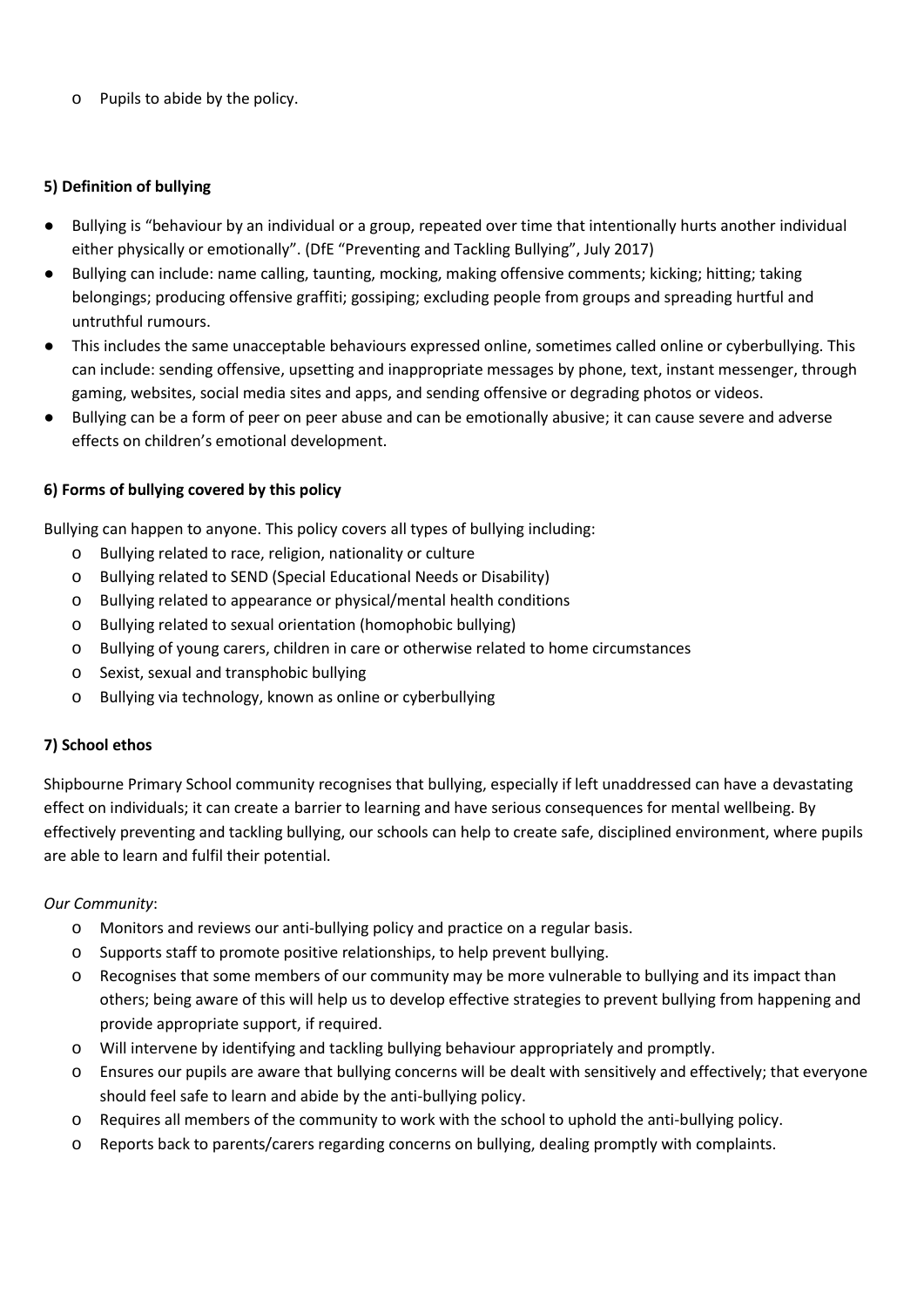- o Seeks to learn from good anti-bullying practice elsewhere.
- o Utilises support from the Local Authority and other relevant organisations when appropriate.

### **8) Responding to bullying**

The following steps may be taken when dealing with all incidents of bullying reported to the school:

- o If bullying is suspected or reported, the incident will be dealt with immediately by the member of staff who has been approached or witnessed the concern.
- o The school will provide appropriate support for the person being bullied making sure they are not at risk of immediate harm and will involve them in any decision-making, as appropriate.
- o The Headteacher/ Designated Safeguarding Lead or another member of the Senior Leadership Team will interview all parties involved.
- o The Designated Safeguarding Lead will be informed of all bullying issues where there are safeguarding concerns.
- o The school will inform other staff members, and parents/ carers, where appropriate.
- o Sanctions (as identified within the school behaviour policy) and support for individuals will be implemented, in consultation with all parties concerned.
- o If necessary, other agencies may be consulted or involved, such as: the police (if a criminal offence has been committed) or other local services including early help or children's social care (if a child is felt to be at risk of significant harm).
- o Where the bullying takes place off school site or outside of normal school hours (including cyberbullying), the school will ensure that the concern is fully investigated. Appropriate action will be taken, including providing support and implementing sanctions in school in accordance with the school's behaviour policy.
- o A clear and precise account of the incident will be recorded by the school in accordance with existing procedures. This will include recording appropriate details regarding decisions and action taken.

# *Cyberbullying*

**Note:** All staff must read the [Childnet](http://www.childnet.com/resources/cyberbullying-guidance-for-schools) Cyberbullying guidance

When responding to cyberbullying concerns, the school will:

- o Act as soon as an incident has been reported or identified.
- o Provide appropriate support for the person who has been cyberbullied and work with the person who has carried out the bullying to ensure that it does not happen again.
- o Encourage the person being bullied to keep any evidence (screenshots) of the bullying activity to assist any investigation.
- o Take all available steps where possible to identify the person responsible. This may include:
	- looking at use of the school systems;
	- identifying and interviewing possible witnesses;
	- Contacting the service provider and the police, if necessary.
- o Work with the individuals and online service providers to prevent the incident from spreading and assist in removing offensive or upsetting material from circulation. This may include:
	- Support reports to a service provider to remove content if those involved are unable to be identified or if those involved refuse to or are unable to delete content.
	- In the event of needing to conduct searching, screening and/or confiscation, we will abide by the current government guidance document '[Searching, screening and confiscat](https://www.gov.uk/government/publications/searching-screening-and-confiscation)ion at school' and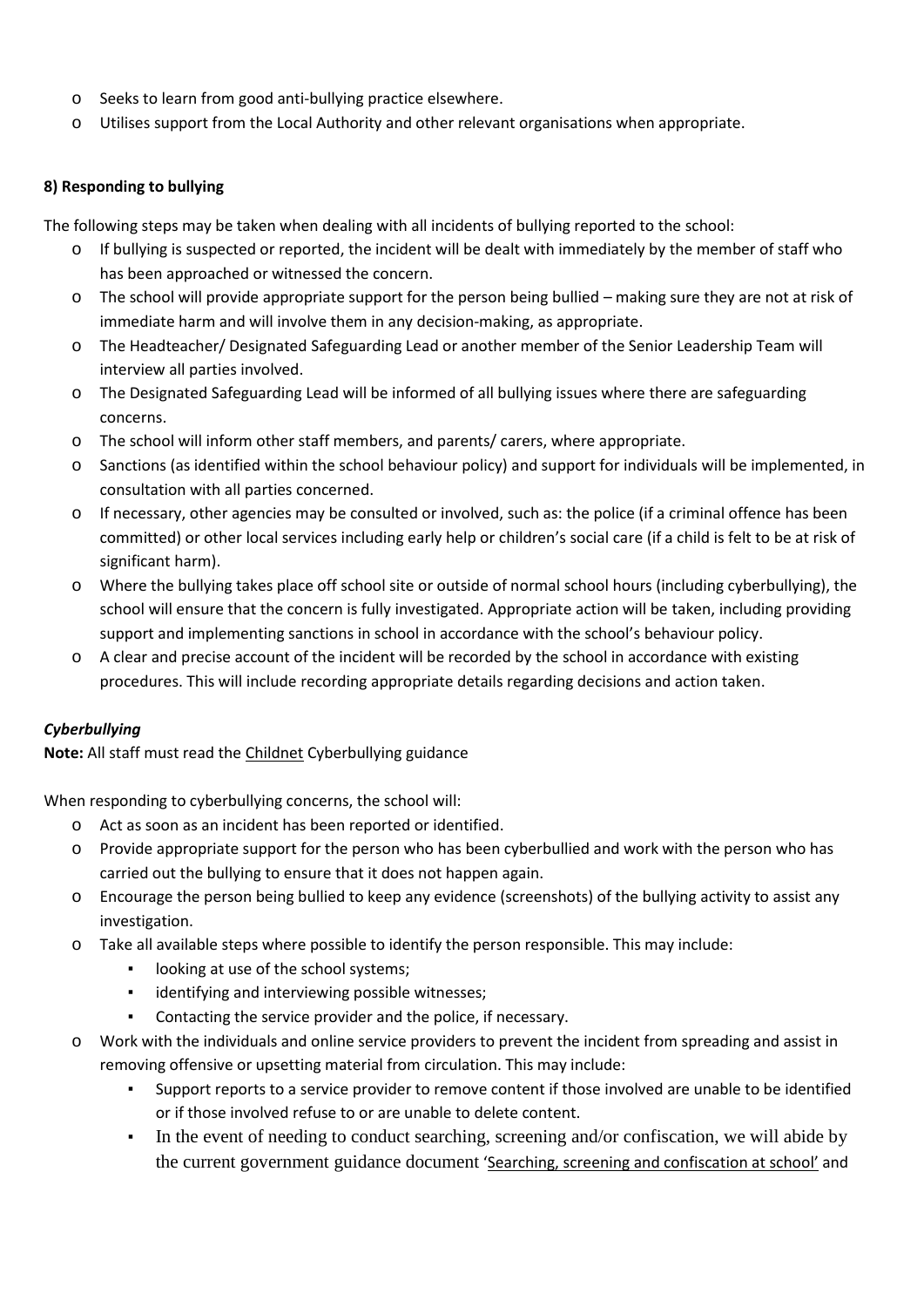[Childnet](http://www.childnet.com/resources/cyberbullying-guidance-for-schools) Cyberbullying guidance to ensure that the school's powers are used proportionately and lawfully.

- Requesting the deletion of locally-held content and content posted online if they contravene school behavioural policies.
- o Ensure that sanctions are applied to the person responsible for the cyberbullying; the school will take steps to change the attitude and behaviour of the bully, as well as ensuring access to any additional help that they may need.
- o Inform the police if a criminal offence has been committed.
- o Provide information to staff and pupils regarding steps they can take to protect themselves online. This may include:
	- advising those targeted not to retaliate or reply;
	- providing advice on blocking or removing people from contact lists;
	- helping those involved to think carefully about what private information they may have in the public domain.

# *Supporting pupils*

# *Pupils who have been bullied will be supported by:*

- o Reassuring the pupil and providing continuous support.
- o Offering an immediate opportunity to discuss the experience with their teacher, the designated safeguarding lead, or a member of staff of their choice.
- o Being advised to keep a record of the bullying as evidence and discuss how respond to concerns and build resilience as appropriate.
- o Working towards restoring self-esteem and confidence.
- o Providing on-going support; this may include: working and speaking with staff, offering formal counselling, engaging with parents and carers.
- o Where necessary, working with the wider community and local/national organisations to provide further or specialist advice and guidance; this could include support through Early Help or Specialist Children's Services, or support through Child and Adolescent Mental Health Services (CAMHS).

# *Pupils who have perpetrated the bullying will be helped by:*

- o Discussing what happened, establishing the concern and the need to change.
- o Informing parents/carers to help change the attitude and behaviour of the child.
- o Providing appropriate education and support regarding their behaviour or actions.
- o If online, requesting that content be removed and reporting accounts/content to service provider.
- o Sanctioning, in line with school behaviour/discipline policy; this may include official warnings, detentions, removal of privileges (including online access when encountering cyberbullying concerns), and fixed-term or permanent exclusions.
- o Where necessary, working with the wider community and local/national organisations to provide further or specialist advice and guidance; this may include involvement from the Police or referrals to Early Help, Specialist Children's Services, or Child and Adolescent Mental Health Services (CAMHS) as appropriate.

# **Supporting adults**

Our school takes measures to prevent and tackle bullying among pupils; however, it is equally important to recognise that bullying of staff and parents, whether by pupils, parents or other staff members, is unacceptable.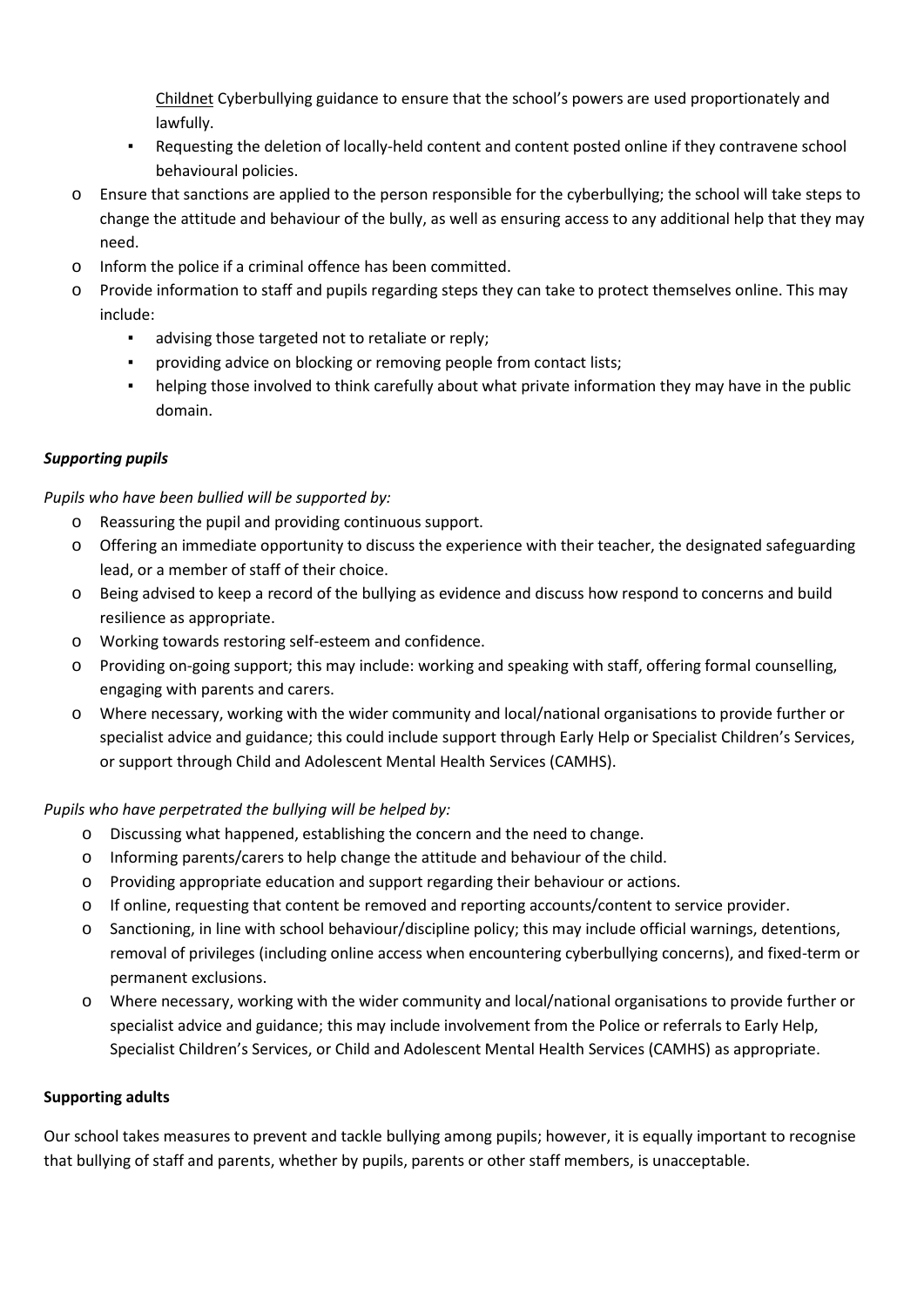*Adults (staff and parents) who have been bullied or affected will be supported by:*

- o Offering an immediate opportunity to discuss the concern with the designated safeguarding lead, a senior member of staff and/or the Headteacher.
- o Advising them to keep a record of the bullying as evidence and discuss how to respond to concerns and build resilience, as appropriate.
- o Where the bullying takes place off school site or outside of normal school hours (including online), the school will still investigate the concern and ensure that appropriate action is taken in accordance with the schools behaviour and discipline policy.
- o Reporting offensive or upsetting content and/or accounts to the service provider, where the bullying has occurred online.
- o Reassuring and offering appropriate support.
- o Working with the wider community and local/national organisations to provide further or specialist advice and guidance.

# *Adults (staff and parents) who have perpetrated the bullying will be helped by:*

- o Discussing what happened with a senior member of staff and/or the Headteacher to establish the concern.
- o Establishing whether a legitimate grievance or concern has been raised and signposting to the school's official complaints procedures.
- o If online, requesting that content be removed.
- o Instigating disciplinary, civil or legal action as appropriate or required.

*Note: When dealing with complaints made on social networking sites by parents/carers refer to: [www.kelsi.org.uk/child-protection-and-safeguarding/e-safety](http://www.kelsi.org.uk/child-protection-and-safeguarding/e-safety)*

### **9) Preventing bullying**

### *Environment*

The whole school community will:

- o Create and support an inclusive environment which promotes a culture of mutual respect, consideration and care for others, which will be upheld by all.
- o Recognise that bullying can be perpetrated or experienced by any member of the community, including adults and children (peer on peer abuse).
- o Openly discuss differences between people that could motivate bullying, such as: religion, ethnicity, disability, gender, sexuality or appearance related difference. Also children with different family situations, such as looked after children or those with caring responsibilities.
- o Challenge practice and language which does not uphold the values of tolerance, non-discrimination and respect towards others.
- o Be encouraged to use technology, especially mobile phones and social media positively and responsibly.
- o Work with staff, the wider community and outside agencies to prevent and tackle concerns including all forms of prejudice-driven bullying.
- o Actively create "safe spaces" for vulnerable children and young people.
- o Celebrate success and achievements to promote and build a positive school ethos.

### *Policy and Support*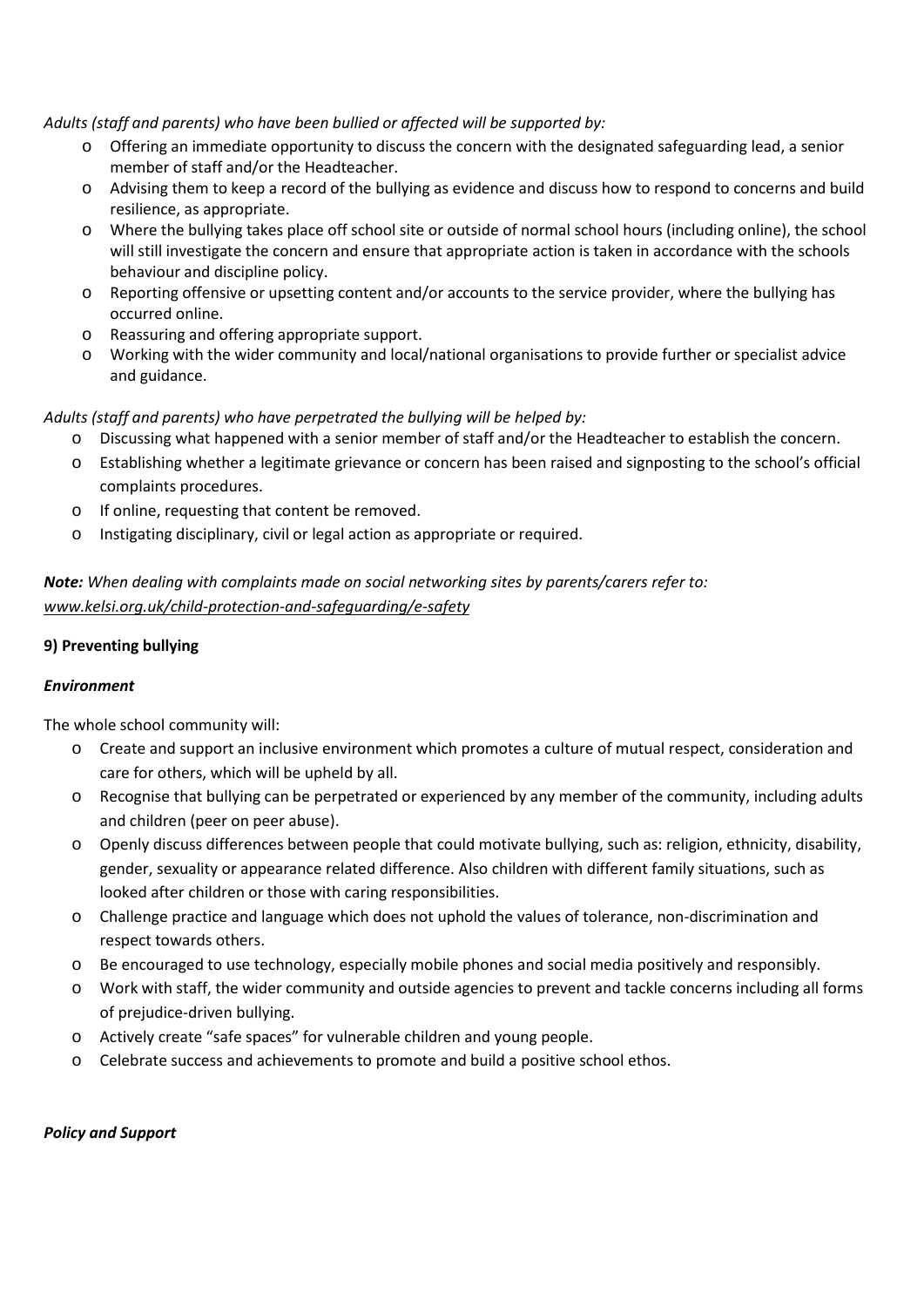The whole school community will:

- o Provide a range of approaches for pupils, staff and parents/carers to access support and report concerns.
- o Regularly update and evaluate our practice to take into account the developments of technology and provide up-to-date advice and education to all members of the community regarding positive online behaviour.
- o Take appropriate, proportionate and reasonable action, in line with existing school policies, for any bullying bought to the schools attention, which involves or effects pupils, even when they are not on school premises; for example, when using school transport or online, etc.
- o Implement appropriate disciplinary sanctions; the consequences of bullying will reflect the seriousness of the incident, so that others see that bullying is unacceptable.
- o Use a variety of techniques to resolve the issues between those who bully, and those who have been bullied.

# *Education and Training*

The school community will:

- o Train all staff, including: teaching staff, support staff (e.g. administration staff, lunchtime support staff and site support staff) and pastoral staff, to identify all forms of bullying and take appropriate action, following the school's policy and procedures (including recording and reporting incidents).
- o Consider a range of opportunities and approaches for addressing bullying throughout the curriculum and other activities, such as: through displays, assemblies, peer support, the school/student council, etc.
- o Provide systematic opportunities to develop pupils' social and emotional skills, including building their resilience and self-esteem.

### **10) Involvement of pupils**

*We will:* 

- o Involve pupils in policy writing and decision making, to ensure that they understand the school's approach and are clear about the part they have to play to prevent bullying.
- o Regularly canvas children and young people's views on the extent and nature of bullying.
- o Ensure that all pupils know how to express worries and anxieties about bullying.
- o Ensure that all pupils are aware of the range of sanctions which may be applied against those engaging in bullying.
- o Involve pupils in anti-bullying campaigns in schools and embedded messages in the wider school curriculum.
- o Publicise the details of internal support, as well as external helplines and websites.
- o Offer support to pupils who have been bullied and to those who are bullying in order to address the problems they have.

### **11) Involvement and liaison with parents and carers**

*We will:* 

- o Take steps to involve parents and carers in develop policies and procedures, to ensure they are aware that the school does not tolerate any form of bullying.
- o Make sure that key information about bullying (including policies and named points of contact) is available to parents/carers in a variety of formats.
- o Ensure all parents/carers know who to contact if they are worried about bullying and where to access independent advice.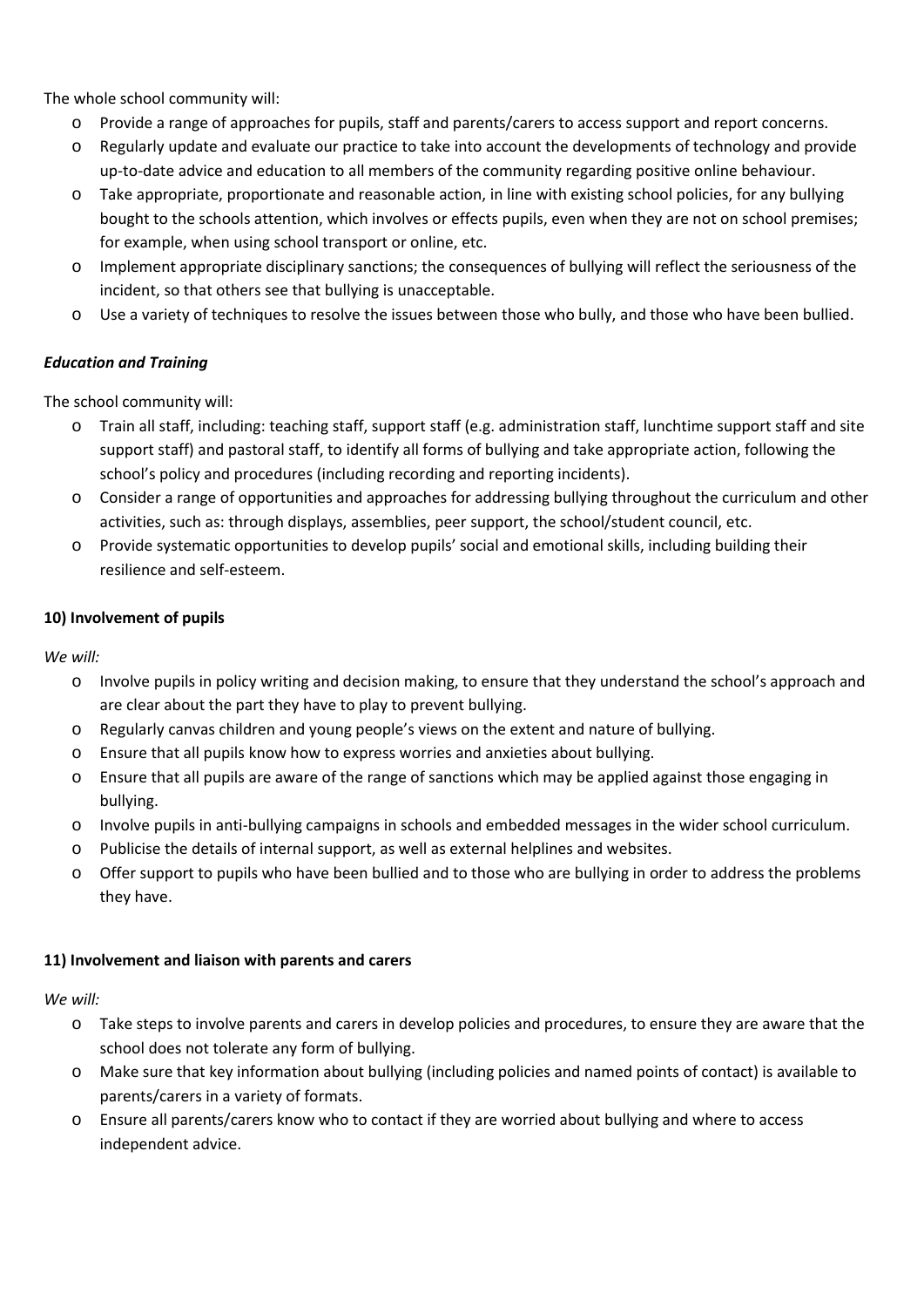- o Work with all parents/carers and the local community to address issues beyond the school gates that give rise to bullying.
- o Ensure that parents work with the school to role model positive behaviour for pupils, both on and offline.
- o Ensure all parents/carers know about our complaints procedure and how to use it effectively, to raise concerns in an appropriate manner.

## **12) Monitoring and review: putting policy into practice**

- The school will ensure that they regularly monitor and evaluate mechanisms to ensure that the policy is being consistently applied.
- Any issues identified will be incorporated into the school's action planning.
- The Headteacher will be informed of bullying concerns, as appropriate.
- The named Governor for bullying will report on a regular basis to the governing body on incidents of bullying, including outcomes.

# **13) Useful links and supporting organisations**

- Anti-Bullying Alliance: [www.anti-bullyingalliance.org.uk](http://www.anti-bullyingalliance.org.uk/)
- Childline[: www.childline.org.uk](http://www.childline.org.uk/)
- Family Lives: [www.familylives.org.uk](http://www.familylives.org.uk/)
- Kidscape: [www.kidscape.org.uk](http://www.kidscape.org.uk/)
- MindEd: [www.minded.org.uk](http://www.minded.org.uk/)
- NSPCC: [www.nspcc.org.uk](http://www.nspcc.org.uk/)
- The BIG Award: [www.bullyinginterventiongroup.co.uk/index.php](https://www.bullyinginterventiongroup.co.uk/index.php)
- PSHE Association: [www.pshe-association.org.uk](http://www.pshe-association.org.uk/)
- Restorative Justice Council[: www.restorativejustice.org.uk](http://www.restorativejustice.org.uk/)
- The Diana Award: [www.diana-award.org.uk](http://www.diana-award.org.uk/)
- Victim Support: [www.victimsupport.org.uk](http://www.victimsupport.org.uk/)
- Young Minds: [www.youngminds.org.uk](http://www.youngminds.org.uk/)
- Young Carers[: www.youngcarers.net](http://www.youngcarers.net/)
- The Restorative Justice Council[: www.restorativejustice.org.uk/restorative-practice-schools](http://www.restorativejustice.org.uk/restorative-practice-schools)

### **SEND**

- Changing Faces: [www.changingfaces.org.uk](http://www.changingfaces.org.uk/)
- Mencap: [www.mencap.org.uk](http://www.mencap.org.uk/)
- Anti-Bullying Alliance Cyberbullying and children and young people with SEN and disabilities: [www.cafamily.org.uk/media/750755/cyberbullying\\_and\\_send\\_-\\_module\\_final.pdf](http://www.cafamily.org.uk/media/750755/cyberbullying_and_send_-_module_final.pdf)
- DfE: SEND code of practice: [www.gov.uk/government/publications/send-code-of-practice-0-to-25](https://www.gov.uk/government/publications/send-code-of-practice-0-to-25)

### **Cyberbullying**

- Childnet International: [www.childnet.com](http://www.childnet.com/)
- Digizen: [www.digizen.org](http://www.digizen.org/)
- Internet Watch Foundation[: www.iwf.org.uk](http://www.iwf.org.uk/)
- Think U Know: [www.thinkuknow.co.uk](http://www.thinkuknow.co.uk/)
- UK Safer Internet Centre[: www.saferinternet.org.uk](http://www.saferinternet.org.uk/)